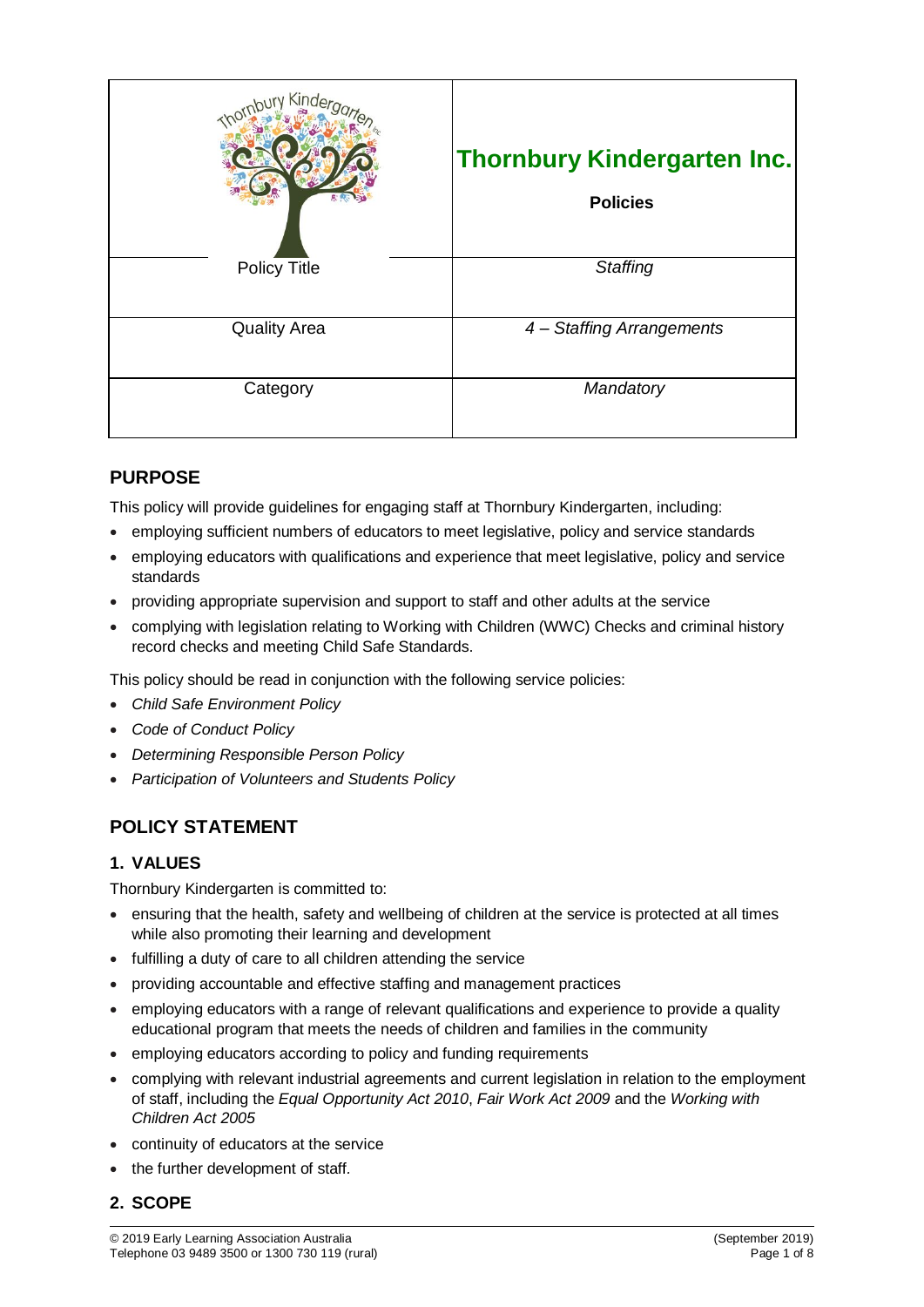This policy applies to the Approved Provider, Persons with Management or Control, Nominated Supervisor, Persons in day-to-day Charge, staff, volunteers, students and parents/guardians at Thornbury Kindergarten.

### **3. BACKGROUND AND LEGISLATION**

### **Background**

High quality services with qualified, skilled and supported educators have a long-term positive impact on the trajectory of children's lives. Minimum qualification requirements are specified in legislation for all educators working in early childhood education and care services. Eligibility for services to receive funding also includes requirements for staff to hold specific qualifications (*The Kindergarten Funding Guide –* refer to *Sources*)*.*

A current list of approved qualifications is available on the Australian Children's Education and Care Quality Authority (ACECQA) website (refer to *Sources*). Applications can also be made to ACECQA to determine if other qualifications (such as those gained overseas) entitle the individual to work as an early childhood teacher, diploma-level educator or certificate III level educator. Application forms are available on the ACECQA website and a fee is required for processing an application.

In addition, there are legislative requirements that there is at least one educator who holds current approved first aid qualifications, anaphylaxis management training and emergency asthma management training to be in attendance and immediately available at all times that children are being educated and cared for by the service. These qualifications must be updated as required, and details of qualifications must be kept on an individual's staff record. As a demonstration of duty of care and best practice, ELAA recommends **all educators** have current approved first aid qualifications, anaphylaxis management training and emergency asthma management training.

Opportunities for professional development are crucial for all educators to ensure that their work practice remains current and aligned to the practices and principles of the national *Early Years Learning Framework* (EYLF) and the *Victorian Early Years Learning and Development Framework* (VEYLDF) (refer to *Sources*).

Staff are required to actively supervise children at all times when children are in attendance at the service (refer to *Supervision of Children Policy*). To facilitate this, services are required to comply with legislated educator-to-child ratios at all times. Only those educators working directly with children (refer to *Definitions*) can be counted in the ratio.

All educators and staff are required by law to have a current WWC Check or be registered with the Victorian Institute of Teaching (refer to *Definitions*). It is also recommended that the Nominated Supervisor and staff with financial responsibilities also have a criminal history record check (refer to *Definitions* and *Sources*).

Child Safe Standard 4 requires organisations to have policies and procedures in place for the recruitment and selection, supervision, training and performance management of staff (refer to *Child Safe Environment Policy*).

#### **Legislation and standards**

Relevant legislation and standards include but are not limited to:

- Child Safe Standards
- *Education and Care Services National Law Act 2010*
- *Education and Care Services National Regulations 2011*
- Education and Training Reform Act 2006 (Vic) (amended in 2014)
- *Equal Opportunity Act 2010* (Vic)
- *Fair Work Act 2009*
- *National Quality Standard*, Quality Area 4: Staffing Arrangements
- *Privacy Act 1988* (Cth)
- *Privacy and Data Protection Act 2014* (Vic)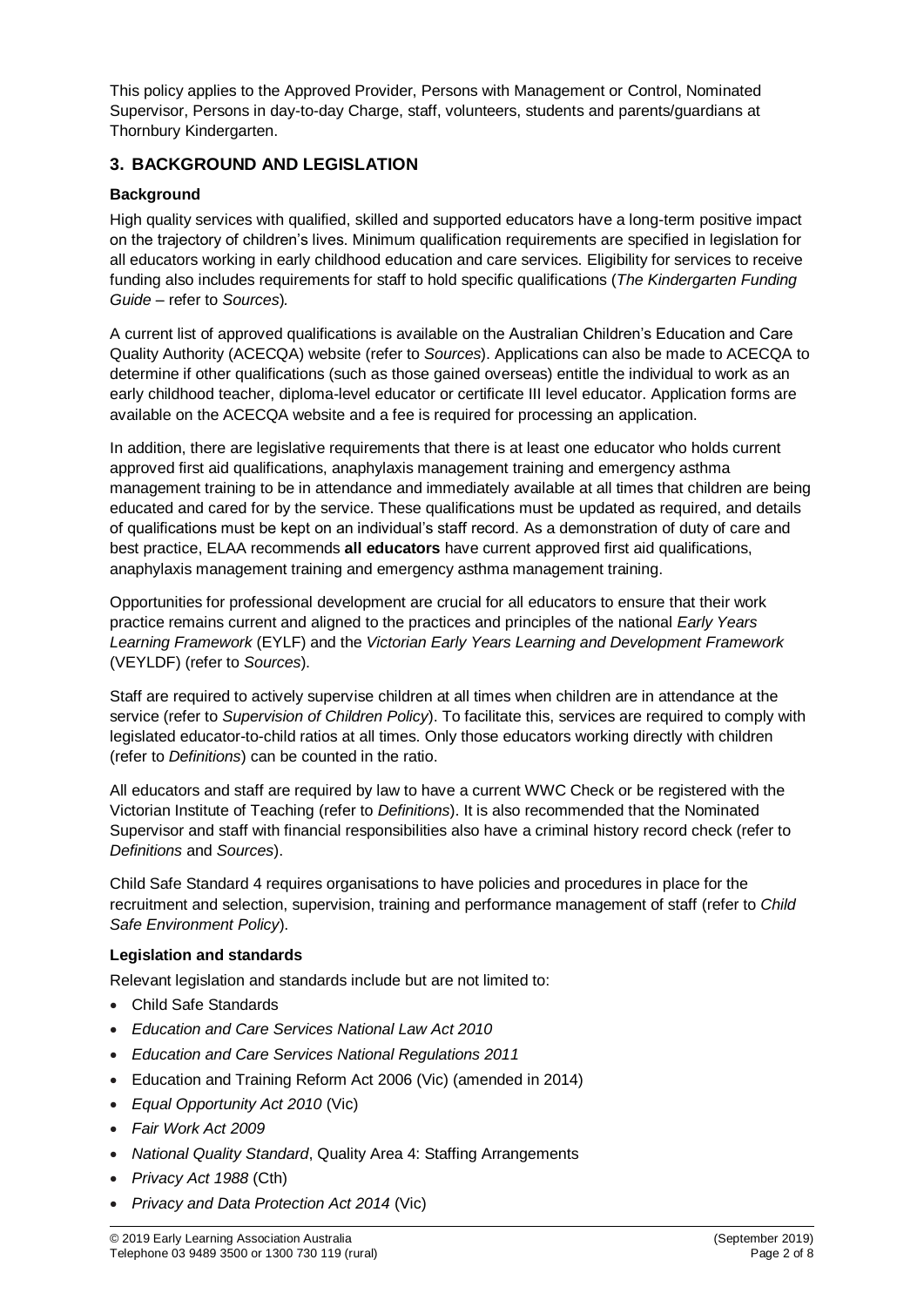- *Working with Children Act 2005* (Vic)
- *Working with Children Regulations 2006* (Vic)

## **4. DEFINITIONS**

The terms defined in this section relate specifically to this policy. For commonly used terms e.g. Approved Provider, Regulatory Authority, National Law, National Regulations etc. refer to the *General Definitions* section of the PolicyWorks manual provided in each foyer.

**Adequate supervision:** (In relation to this policy) Services are required to comply with the legislative requirements for educator-to-child ratios at all times. Supervision contributes to protecting children from hazards that may emerge in play, including hazards created by the equipment used. Staff need to be aware of children (individuals and groups) at all times including during toileting, sleep, rest and transition routines.

Adequate supervision refers to constant, active and diligent supervision of every child at the service. Adequate supervision requires that educators position themselves to observe children, respond to individual needs, and immediately intervene if necessary. Variables affecting supervision levels include:

- number, age and abilities of children
- number and positioning of educators
- current activity of each child
- areas in which the children are engaged in an activity (visibility and accessibility)
- developmental profile of each child and of the group of children
- experience, knowledge and skill of each educator
- need for educators to move between areas (effective communication strategies).

**Approved first aid qualification:** A list of approved first aid qualifications, anaphylaxis management and emergency asthma management training is published on the ACECQA website: [www.acecqa.gov.au](http://www.acecqa.gov.au/)

**Criminal history record check:** A full-disclosure, Australia-wide criminal history record check issued by Victoria Police (refer to *Sources*), or by a police force or other authority of a state or territory, or the Commonwealth. It may also be referred to as a National Police Certificate or Police Records Check.

**Early childhood teacher:** A person with an approved early childhood teaching qualification and Victorian Institute of Teaching registration. Approved qualifications are listed on the ACECQA website: [www.acecqa.gov.au](http://www.acecqa.gov.au/)

**Educator:** An individual who provides education and care for children as part of an education and care service.

**Educational Leader:** The Approved Provider of an education and care service must designate, in writing, a suitably-qualified and experienced educator, co-ordinator or other individual to lead the development and implementation of educational programs at the service (Regulation 118). This person must have a thorough understanding of the *Early Years Learning Framework* (or other approved learning framework), be able to guide other educators in their planning and reflection, and mentor colleagues in the implementation of their practice.

*The Kindergarten Funding Guide***:** provides detailed information from the Department of Education and Training (DET) about the types of kindergarten funding available, eligibility criteria, how to apply for funding and how to comply with operational requirements once funding has been granted.

**Nominated Supervisor:** A person who has been nominated by the Approved Provider of the service under Part 3 of the Act can be the Nominated Supervisor. All services must have a Nominated Supervisor with responsibility for the service in accordance with the National Regulations. The Approved Provider must take reasonable steps to ensure the Nominated Supervisor is a fit and proper person with suitable skills, qualifications and experience. The Regulatory Authority must be notified if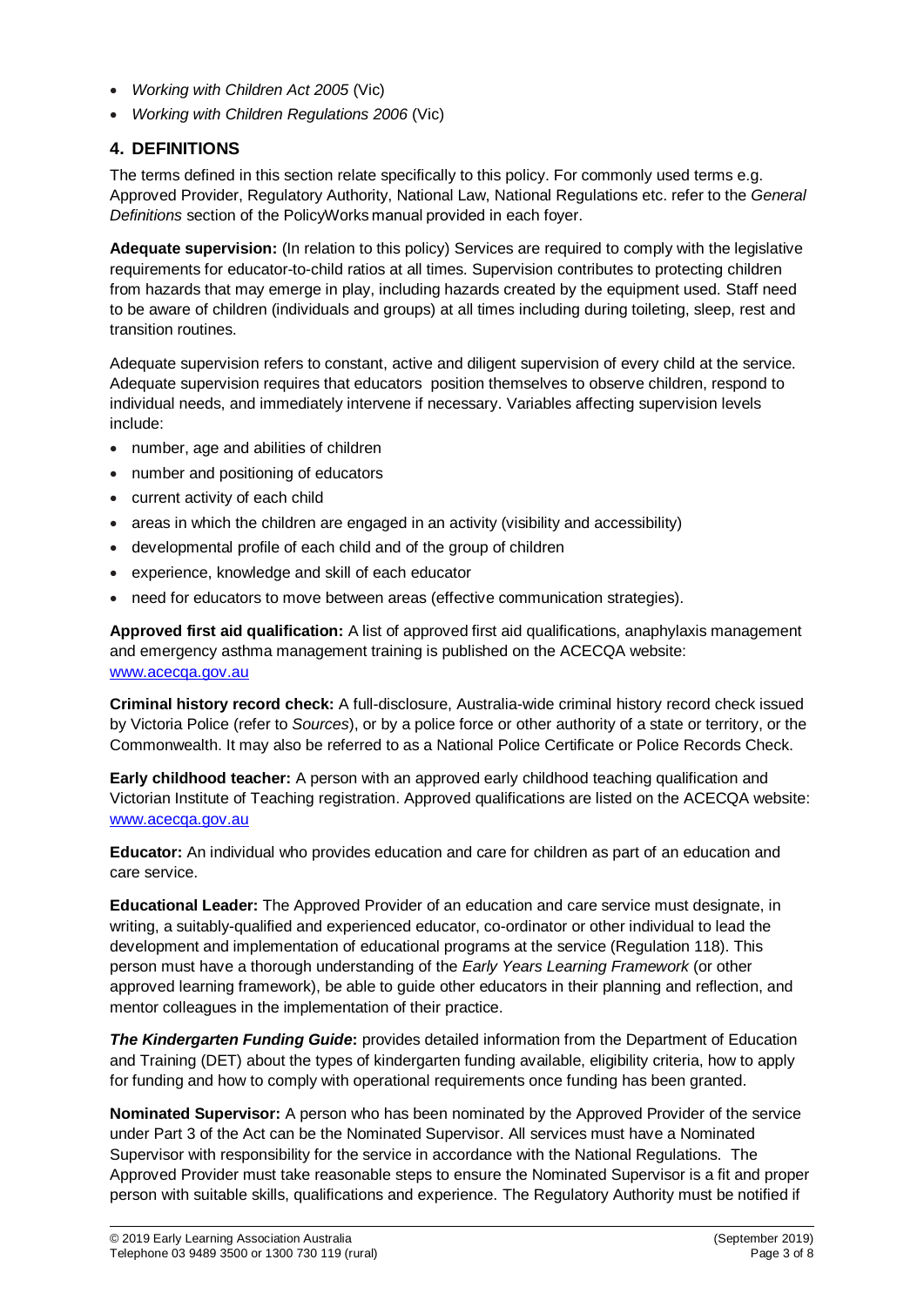the Nominated Supervisor for the service changes or is no longer employed at the service within 14 days.

**Person with management or control:** Each member of the executive committee of the association which is the Approved Provider, who has the responsibility, alone or with others, for managing the delivery of the education and care service.

**Responsible Person:** The Approved Provider (if that person is an individual, and in any other case the person with management or control of the service operated by the Approved Provider) or a Nominated Supervisor or person in day-to-day charge of the service in accordance with the National Regulations.

**Staff record:** A record which the Approved Provider of a centre-based service must keep key compliance and regulatory information (e.g. qualifications) about the Nominated Supervisor, the Educational Leader, staff, volunteers, students and the Responsible Person at a service. Details that must be recorded include qualifications, training and the WWC Check (Regulations 146–149) or VIT. A sample staff record is available on the ACECQA website: [www.acecqa.gov.au](http://www.acecqa.gov.au/)

**Victorian Institute of Teaching (VIT):** The statutory authority for the regulation and promotion of the teaching profession in Victoria, established as part of the Victorian Institute of Teaching Act 2001. All early childhood teachers are required to be registered with the Victorian Institute of Teaching.

**Working directly with children:** Working directly with children is defined as being physically present with children and directly engaged in providing them with education and/or care.

**Working with Children (WWC) Check:** The check is a legal requirement under the *Working with Children Check 2005* for those undertaking paid or voluntary child-related work in Victoria. The Department of Justice assesses a person's suitability to work with children by examining relevant serious sexual, physical and drug offences in a person's national criminal history and, where appropriate, their professional history. A WWC Check card is granted to a person under working with children legislation if:

- they have been assessed as suitable to work with children
- there has been no information that, if the person worked with children, they would pose a risk to those children
- they are not prohibited from attempting to obtain, undertake or remain in child-related employment.

### **5. SOURCES AND RELATED POLICIES**

#### **Sources**

- The Commission for Children and Young People (2018), *A Guide for Creating a Child Safe Organisation:* <https://ccyp.vic.gov.au/assets/resources/CSSGuideFinalV4-Web-New.pdf>
- Australian Children's Education and Care Quality Authority (ACECQA): [www.acecqa.gov.au](http://www.acecqa.gov.au/)
- ELAA's *Employee Management and Development Kit:* developed to support early learning services in the ongoing management and development of their employees at: <https://elaa.org.au/resources/free-resources/employee-management-development-kit/>
- ELAA's *Early Childhood Management Manual* contains additional information and attachments relating to staffing, including sample position descriptions, sample letters of employment and interview questions. Available from: [www.elaa.org.au](http://www.elaa.org.au/)
- Department of Education and Training , *The Kindergarten Funding Guide*: <https://www.education.vic.gov.au/childhood/providers/funding/Pages/kinderfundingcriteria.aspx>
- *The Early Years Learning Framework for Australia: Belonging, Being, Becoming*: [www.education.gov.au](http://www.education.gov.au/)
- *Victorian Early Years Learning and Development Framework*: [www.education.vic.gov.au](http://www.education.vic.gov.au/Pages/default.aspx)
- Working with Children Check unit, Department of Justice and Regulation provides details of how to obtain a WWC Check: [www.workingwithchildren.vic.gov.au](http://www.workingwithchildren.vic.gov.au/)
- Victoria Police National Police Record Check: [www.police.vic.gov.au](http://www.police.vic.gov.au/)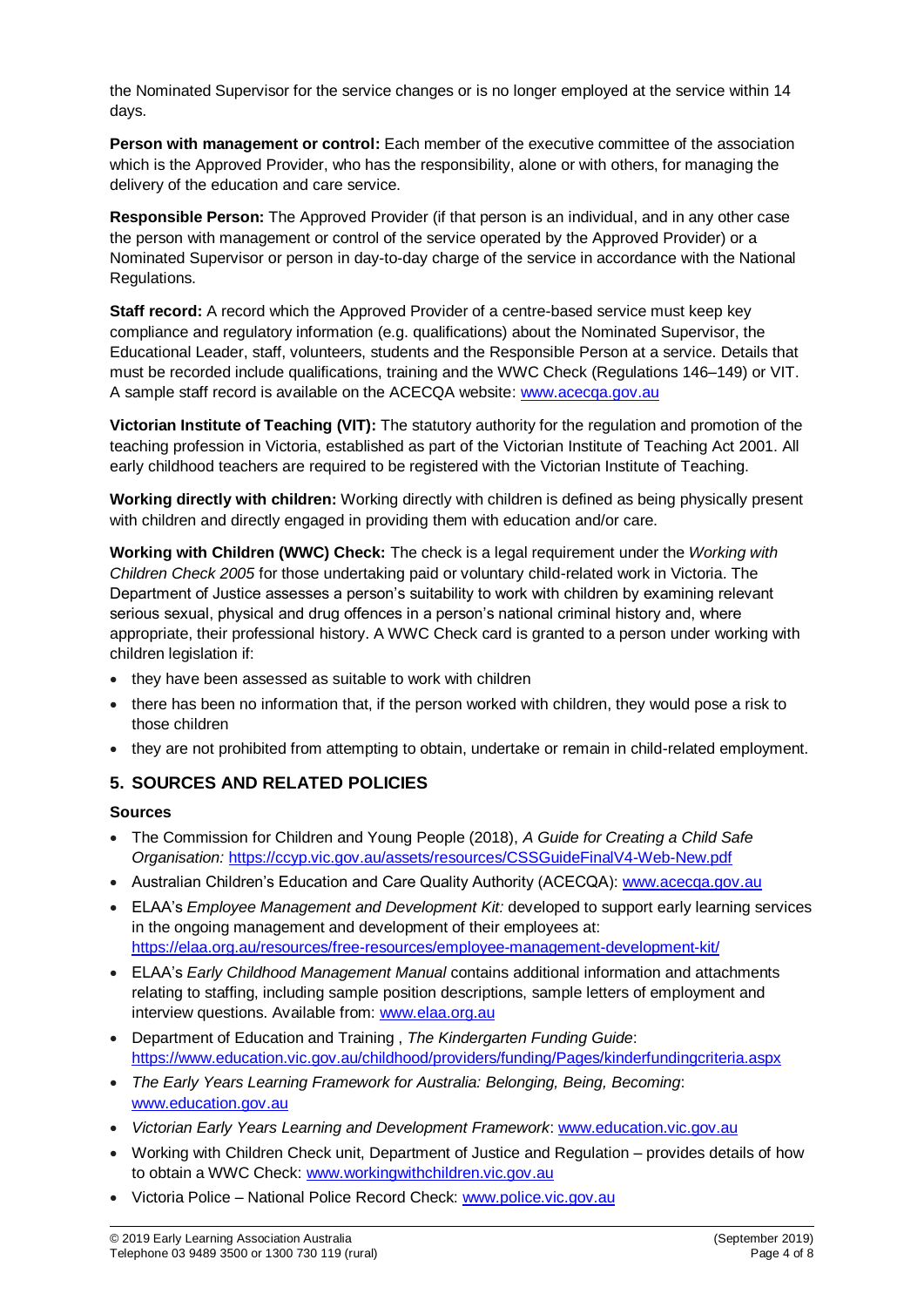#### **Service policies**

- *Administration of First Aid Policy*
- *Anaphylaxis Policy*
- *Asthma Policy*
- *Child Safe Environment Policy*
- *Child Protection policy*
- *Code of Conduct Policy*
- *Complaints and Grievances Policy*
- *Curriculum Development Policy*
- *Delivery and Collection of Children Policy*
- *Determining Responsible Person Policy*
- *Inclusion and Equity Policy*
- *Interactions with Children Policy*
- *Participation of Volunteers and Students Policy*
- *Privacy and Confidentiality Policy*
- *Supervision of Children Policy*

# **PROCEDURES**

### **The Approved Provider and Persons with Management or Control are responsible for:**

- complying with the service's *Code of Conduct Policy* at all times
- appointing Nominated Supervisors (refer to *Definitions*) who are aged 18 years or older, fit and proper and have suitable skills, as required under the Education and Care (refer to *Determining Responsible Person Policy*) (National Law, Section 161)
- ensuring that there is a Responsible Person (refer to *Definitions* and *Determining Responsible Person Policy*) on the premises at all times the service is in operation (National Law, Section 162)
- ensuring that the Nominated Supervisor, educators and all staff comply with the *Code of Conduct Policy* at all times
- ensuring that children being educated and cared for by the service are adequately supervised (refer to *Definitions* and *Supervision of Children Policy*) at all times they are in the care of that service (National Law: Section 165(1))
- complying with the legislated educator-to-child ratios at all times (National Law: Sections 169(1) & (3), National Regulations: Regulations 123, 355, 357, 360)
- ensuring that all staffing meets the requirements of *The Kindergarten Funding Guide* (refer to *Sources*) at all times the service is in operation
- complying with relevant industrial agreement and current legislation relating to the employment of staff, including the *Equal Opportunity Act 2010*, *Fair Work Act 2009, Occupational Health and Safety Act 2004* and the *Working with Children Act 2005*
- following the guidelines for the recruitment, selection and ongoing management of staff as outlined in the *Child Safe Environment Policy*
- employing the relevant number of appropriately-qualified educators (refer to *Definitions*) with ACECQA approved qualifications (refer to *Background* and *Sources*) (Regulations 126, 361)
- employing additional staff, as required, to assist in the provision of a quality early childhood education and care program
- ensuring an early childhood teacher (refer to *Definitions*) is working with the service for the required period of time specified in the National Regulations, and that, where required, a record is kept of this work (Regulations 130–134, 152, 362, 363)
- appointing an appropriately-qualified and experienced educator to be the Educational Leader (refer to *Definitions*), and ensuring this is documented on the staff record (Regulations 118, 148)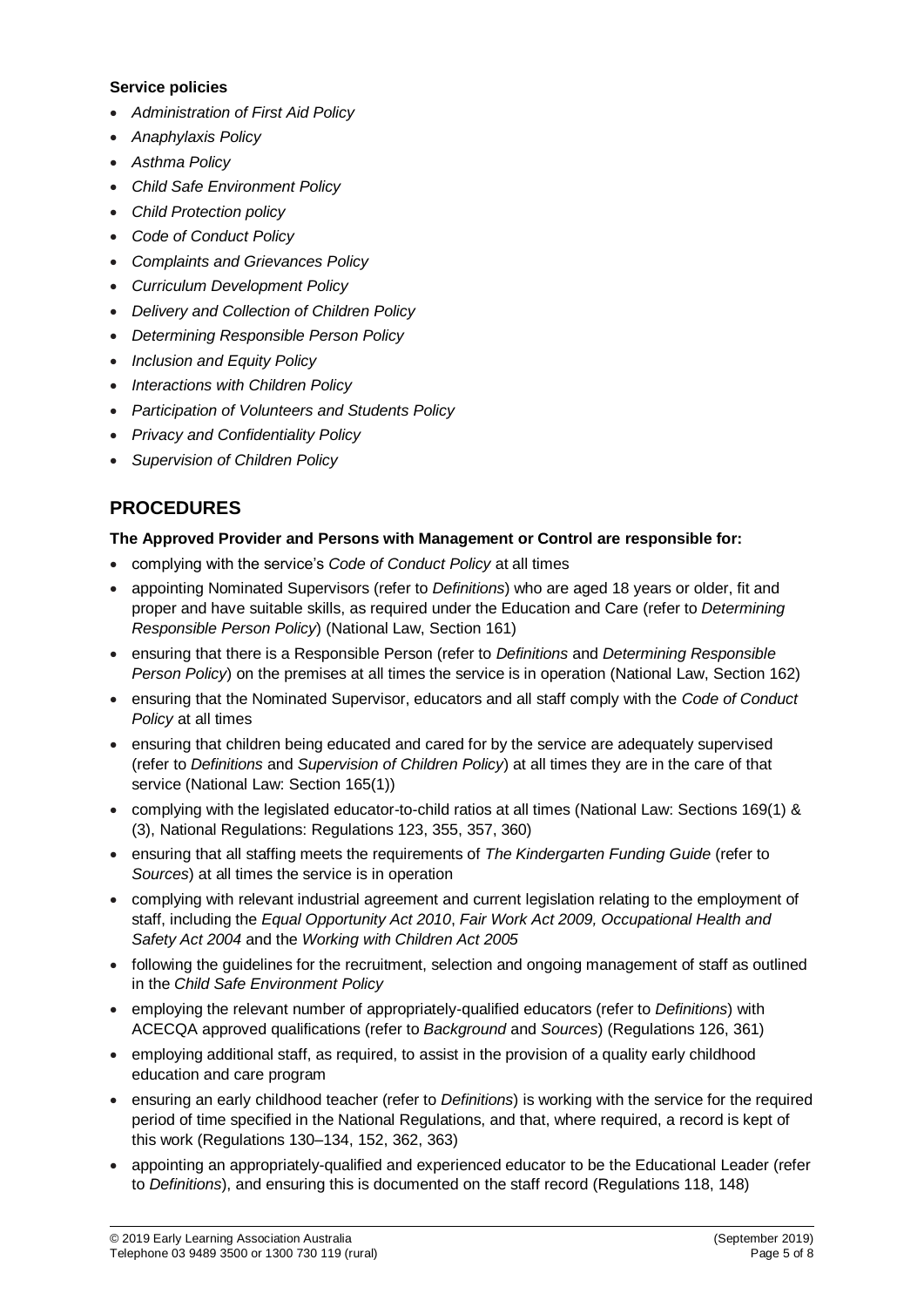- ensuring that educators and other staff are provided with a current position description that relates to their role at the service
- maintaining a staff record (refer to *Definitions*) in accordance with Regulation 145, including information about the Responsible Person, Nominated Supervisor, the Educational Leader, other staff members. Details that must be recorded include qualifications, training, Working with Children Check (Regulations 146–148) or VIT certificate of registration. A sample staff record is available on the ACECQA website: [www.acecqa.gov.au](http://www.acecqa.gov.au/)
- complying with the requirements of the *Working with Children Act 2005*, and ensuring that the Nominated Supervisor, educators and staff at the service have a current WWC Check (refer to *Definitions*) or a Victorian Institute of Teaching (VIT) certificate of registration
- Sighting, checking the validity of and keeping record of the WWC Check or confirming VIT registration of all staff prior to their being engaged or employed as a staff member at the service
- Sight the WWC Check of all volunteers prior to their being permitted to be a volunteer at the service
- ensuring that a register of the WWC Checks or VIT registrations is maintained and the details kept on each staff record (Regulations 145, 146, 147)
- determining who will cover the costs of WWC Checks or criminal history record checks (refer to *Definitions*)
- developing (and implementing, where relevant) an appropriate induction program for all staff appointed to the service
- developing rosters in accordance with the availability of Responsible Persons, staff qualifications, hours of operation and the attendance patterns of children
- ensuring that volunteers/students and parents/guardians are adequately supervised at all times when participating at the service, and that the health, safety and wellbeing of children at the service is protected (refer to *Participation of Volunteers and Students Policy*)
- ensuring educators who are under 18 years of age are not left to work alone, and are adequately supervised at the service (Regulation 120)
- ensuring that there is at least one educator with current approved first aid qualifications, anaphylaxis management training and emergency asthma management training (refer to *Definitions*) in attendance and immediately available at all times that children are being educated and cared for by the service. (Note: this is a minimum requirement. As a demonstration of duty of care and best practice, ELAA recommends that all educators have current approved first aid qualifications and anaphylaxis management training and emergency asthma management training.) Details of qualifications and training must be kept on the staff record (Regulations 136, 145)
- developing procedures to ensure that approved first aid qualifications, anaphylaxis management training and emergency asthma management training are evaluated regularly, and that staff are provided with the opportunity to update their qualifications prior to expiry
- ensuring that staff records (refer to *Definitions*) and a record of educators working directly with children (refer to *Definitions*) are updated annually, as new information is provided or when rostered hours of work are changed (Regulations 145–151)
- ensuring that annual performance reviews of the Nominated Supervisor, educators and other staff are undertaken
- reviewing staff qualifications as required under current legislation and funding requirements on an annual basis
- ensuring that the Nominated Supervisor, educators and other staff, volunteers and students are not affected by alcohol or drugs (including prescription medication) that would impair their capacity to supervise or provide education and care to children (Regulation 83)
- ensuring that all educators and staff have opportunities to undertake professional development relevant to their role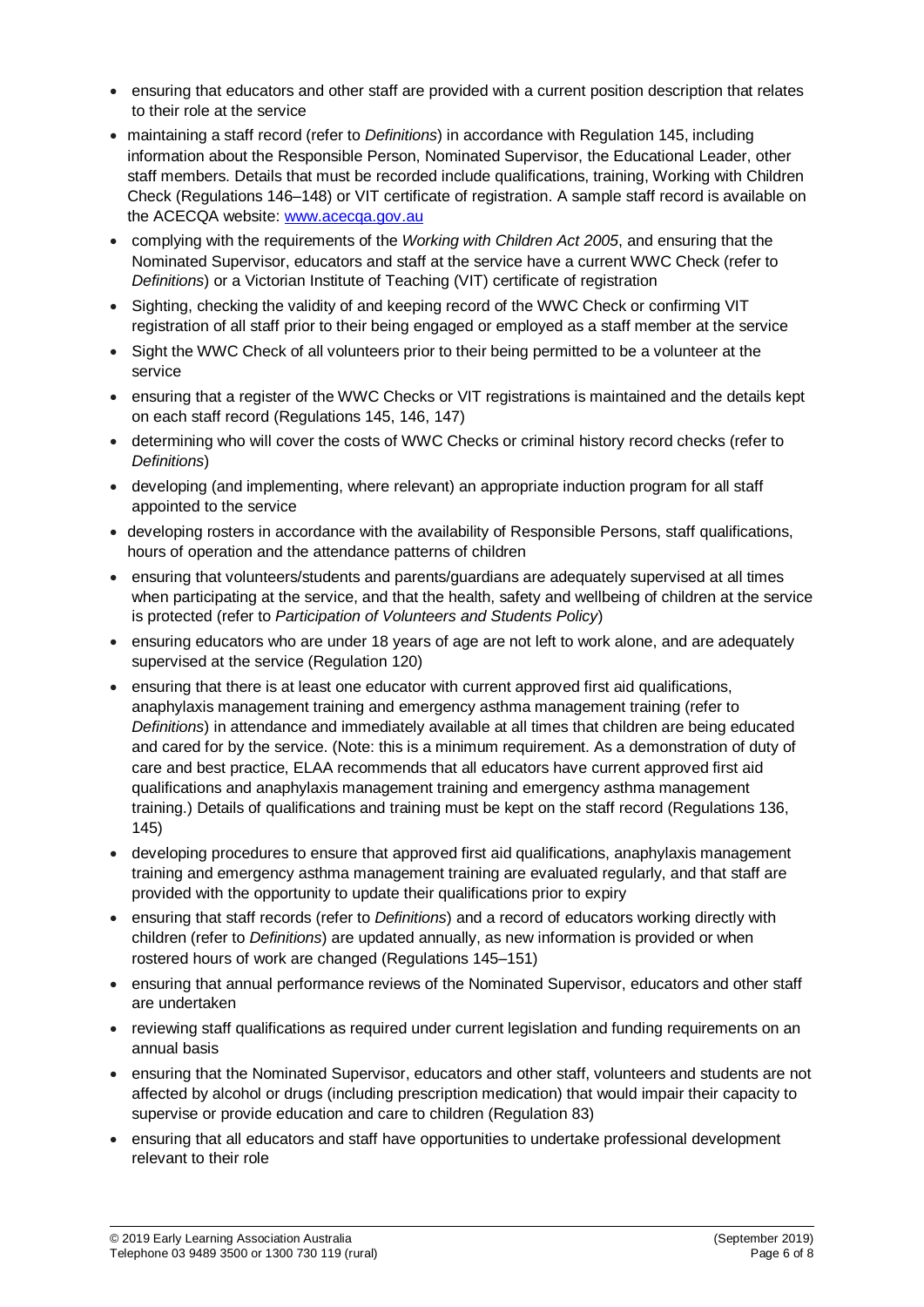- ensuring that the Nominated Supervisor and educators/staff are advised and aware of current child protection laws and any obligations that they may have under these laws (Regulation 84) (refer to the *Child Safe Environment Policy*)
- informing parents/guardians of the name/s of casual or relief staff where the regular educator is absent
- developing and maintaining a list of casual and relief staff to ensure consistency of service provision
- ensuring that the procedures for the appointment of casual and relief staff are compliant with all regulatory and funding requirements.

#### **The Nominated Supervisor and Persons in Day to Day Charge are responsible for:**

- ensuring that the name and position of the Responsible Person in charge of the service is displayed and easily visible from the main entrance of the service
- following the guidelines for the recruitment, selection and ongoing management of staff as outlined in the *Child Safe Environment Policy*
- complying with the service's *Code of Conduct Policy* at all times
- ensuring adequate supervision of children at all times (refer to *Supervision of Children Policy*)
- ensuring the educator-to-child ratios are maintained at all times (Regulation 169(3)), that each educator at the service meets the qualification requirements relevant to their role, including the requirement for current approved first aid qualifications, anaphylaxis management training and emergency asthma management training, and that details of such training is kept on the staff record
- developing rosters in consultation with the Approved Provider in accordance with the availability of Responsible Persons, staff qualifications, hours of operation and
- ensuring that educators and other staff undertake appropriate induction following their appointment to the service
- ensuring that all educators and staff have opportunities to undertake professional development relevant to their role
- participating in an annual performance review
- ensuring that less experienced educators and others engaged to be working with children are adequately supervised
- ensuring educators who are under 18 years of age are not left to work alone and are adequately supervised at the service
- providing details of their current WWC Check or VIT registration for the staff record
- Sighting, checking the validity of and keeping record of the Working with Children Checks or VIT registrations of staff
- ensuring that they are not affected by alcohol or drugs (including prescription medication) that would impair their capacity to supervise or provide education and care to children (Regulation 83)
- ensuring that they are aware of current child protection laws and any obligations that they may have under these laws (refer to *Child Safe Environment Policy*)
- informing parents/guardians of the name/s of casual or relief staff where the regular educator is absent.

#### **All educators and other staff are responsible for:**

- complying with the service's *Code of Conduct Policy* at all times
- ensuring that they are not affected by alcohol or drugs (including prescription medication) that would impair their capacity to supervise or provide education and care to children
- providing details of their current WWC Check or VIT registration and where relevant Criminal Records Check for the staff record
- undertaking the required induction program following appointment to the service